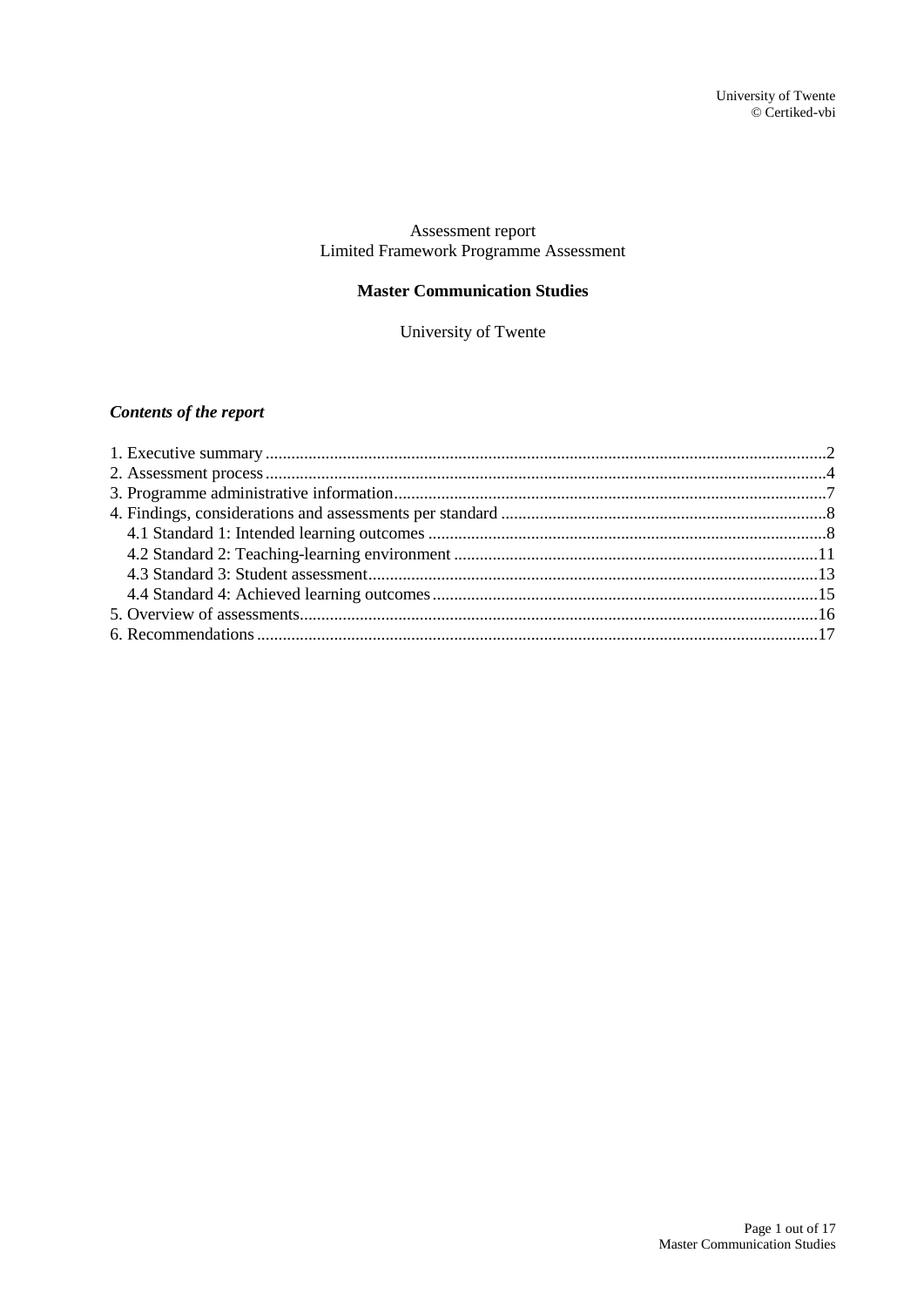## <span id="page-1-0"></span>**1. Executive summary**

In this executive summary, the panel presents the main considerations which led to the assessment of the quality of the Master Communication Studies programme of University of Twente, which has been assessed according to the standards of the limited framework, as laid down in the NVAO Assessment framework for the higher education accreditation system of the Netherlands, as published on 20 December 2016.

The programme objectives are sound and relevant. The programme is clearly focused on the study of communication sciences from organisational, technological, design and digital marketing perspectives. In the panel's view, the study of these perspectives within this domain makes the programme profile very clear and very focused. Both for the contents and for the degree of focus, the profile is greatly appreciated by the panel. In addition, the panel welcomes the programme pursuing both academic depth and practical relevance. The panel is positive about the specialisations offered, allowing students to select subject areas of their preference. The benchmark of the programme against programmes in the Netherlands and abroad in this field, which has been conducted, leads to further clarification of the programme profile.

The panel appreciates the Joint Disciplinary Framework for Communication Science, which has been drafted by the joint programmes in the Netherlands. The panel considers this framework to be a sound and up-to-date description of the Communication Science domain and of the attainment levels of Bachelor and Master programmes in this domain. The panel regards the objectives of this programme to be clearly aligned with this framework.

The panel endorses the request by the programme to have the name of the programme changed from Master Communication Studies to Master Communication Science.

The panel approves of the students being primarily educated to proceed to the labour market and to find positions in the programme domain.

The clear focus of the programme and the well-defined categories in the intended learning outcomes create a very nicely structured framework, which could serve as an example for other communication science programmes. The intended learning outcomes meet the master level.

The admission requirements and procedures of the programme are appropriate. The panel appreciates the pre-master programme. The panel proposes to monitor the intake numbers of the programme.

The curriculum matches the intended learning outcomes. The obligatory core courses and the specialisation-specific courses are well-aligned with the intended learning outcomes. The panel appreciates the curriculum contents. The curriculum coherence is adequately assured. The panel feels the programme succeeds in acquainting students with important, current subjects in the communication science field.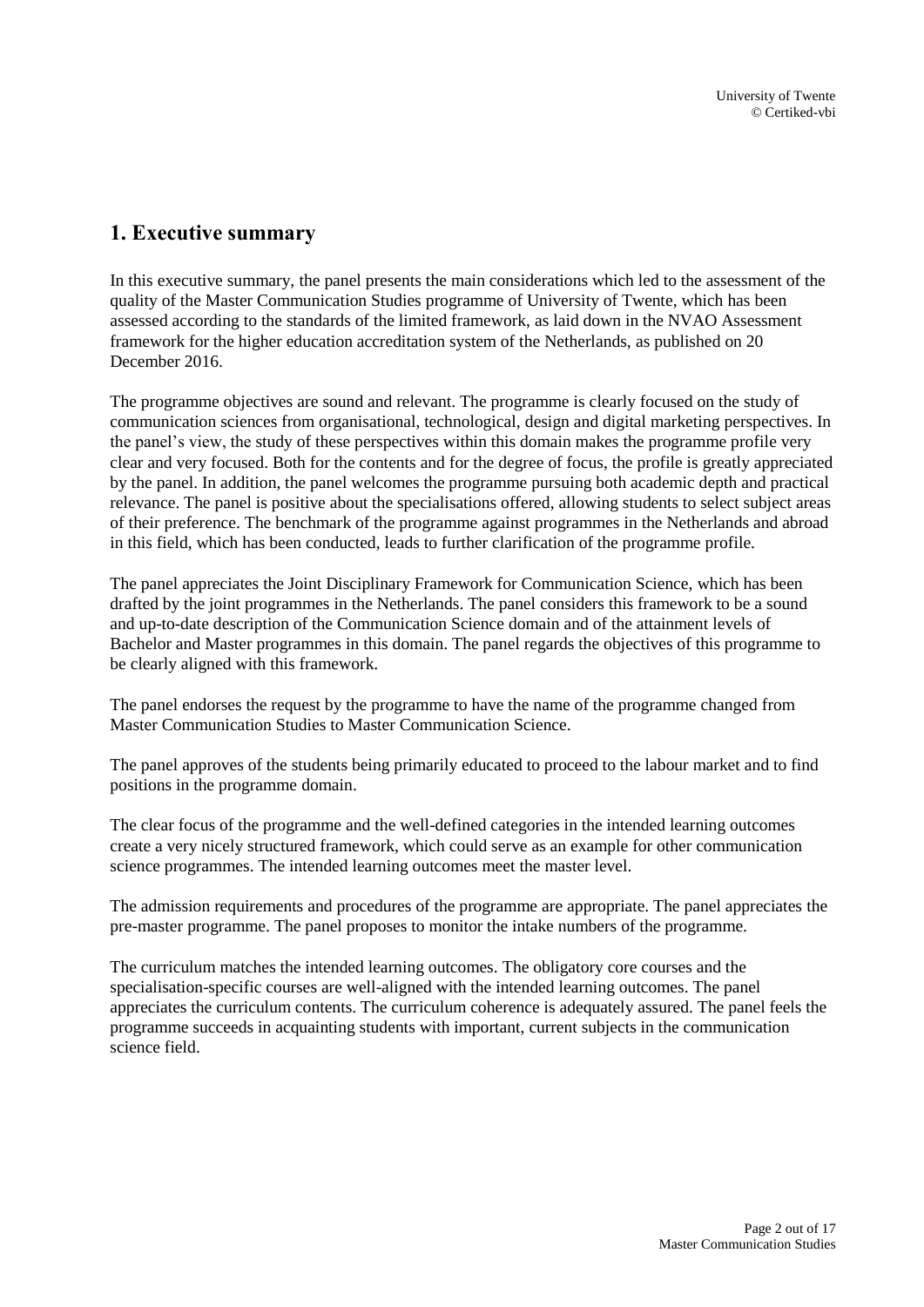The lecturers are highly committed to the programme and improvement of the programme. The panel is very positive about the expertise, educational capabilities and research track records of the lecturers involved in the programme. The panel is also positive about the lecturers meeting regularly to discuss the programme. The panel urges the Faculty Board to recruit candidates for the senior lecturers' vacancies, taking the gender balance for senior staff into account.

The programme offers student-driven and small-scale education. The study methods are varied. The panel encourages the programme to transpose parts of the project-based education of the Bachelor Communication Science programme to this programme. The number of hours of face-to-face education and the students-to-staff ratio are adequate. Study guidance is up to standard. As the student success rates are somewhat disappointing, the panel proposes to investigate the causes.

The panel approves of the examinations and assessment rules and regulations of the programme. The Examination Board monitors the examinations and assessments appropriately. The measures ensuring the validity, reliability and transparency of examinations and assessments are up to standard.

The examination methods in the programme are consistent with the course goals and contents. The panel welcomes the range of examination methods adopted. The panel advises to set the proportion of group examination products within courses at a maximum to curb free-riding effects.

Students are provided with well-organised supervision of the Master theses. The panel approves of the thesis assessment procedures. As not all of the examiners seem to be fully informed about the thesis assessment procedures, the panel proposes to support them in that sense.

The Master theses match the intended learning outcomes and are up to standard. The panel advises to monitor the communication science contents of the theses. The panel suggests to adopt more standardised or more strict formats for the theses, especially with regard to the abstract. The panel agrees to the grades given by programme examiners, although for some theses the panel would have given somewhat different grades. Therefore, the panel suggests to schedule, for instance, regular assessments by external experts.

The programme has taken appropriate measures to acquaint students with the professional practice. The panel considers students completing the programme to have reached the intended learning outcomes and regards the programme to have prepared students well for the professional field in this domain.

The panel which conducted the assessment of the Master Communication Studies programme of University of Twente assesses this programme to meet the standards of the limited framework, as laid down in the NVAO Assessment framework for the higher education accreditation system of the Netherlands, judging the programme to be satisfactory. Therefore, the panel advises NVAO to accredit the programme.

Rotterdam, 16 April 2019

Prof. dr. H. Vandebosch drs. W. Vercouteren (panel chair) (panel secretary)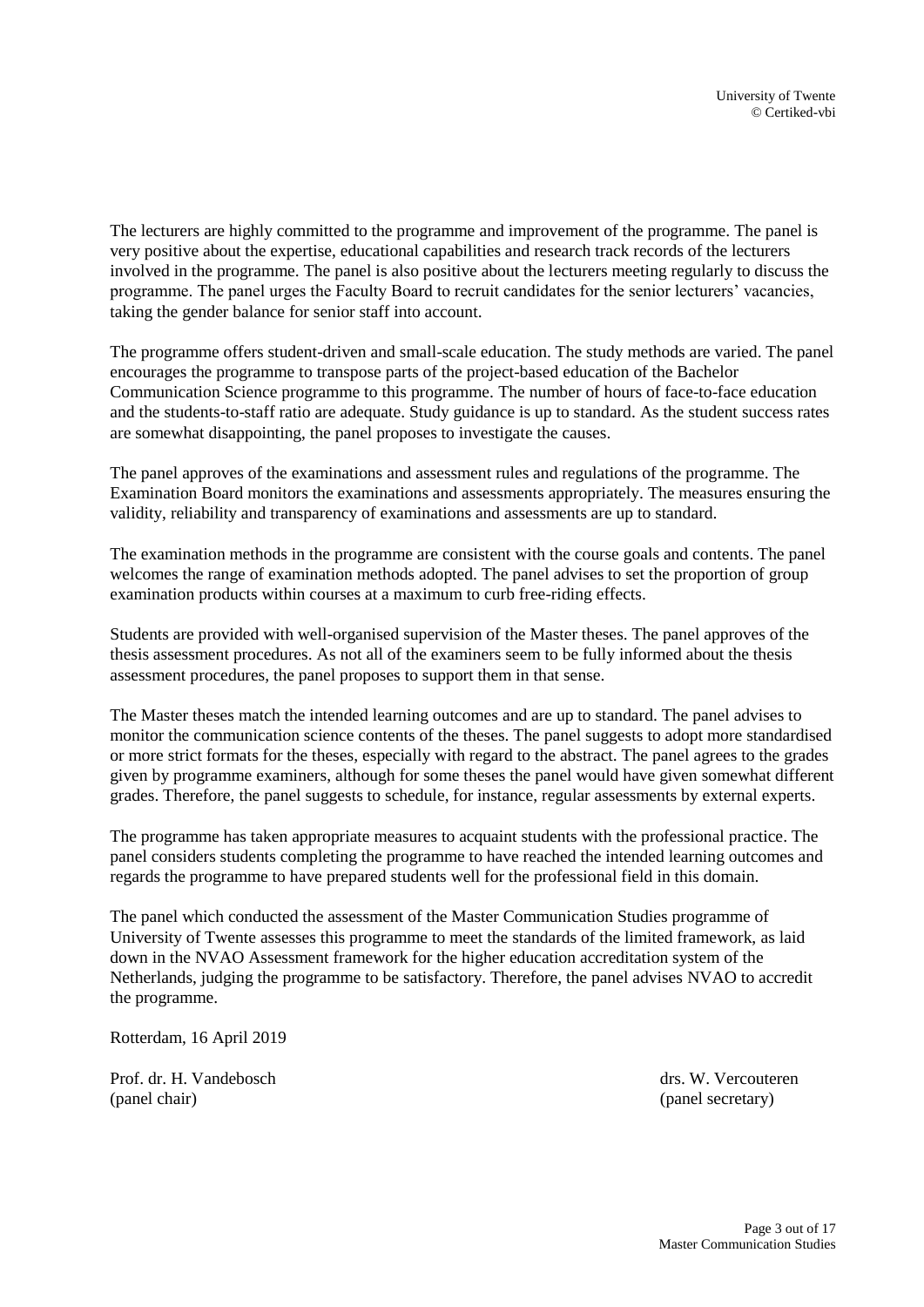## <span id="page-3-0"></span>**2. Assessment process**

The evaluation agency Certiked VBI received the request by University of Twente to coordinate the limited framework programme assessment process for the Master Communication Studies programme of this University. This objective of the programme assessment process was to assess whether the programme would conform to the standards of the limited framework, as laid down in the NVAO Assessment framework for the higher education accreditation system of the Netherlands, published on 20 December 2016 (Staatscourant nr. 69458).

Management of the programmes in the assessment cluster Communication Sciences convened to discuss the composition of the assessment panel and to draft the list of candidates.

Having conferred with management of the University of Twente programme, Certiked invited candidate panel members to sit on the assessment panel. The panel members agreed to do so. The panel composition was as follows:

- Prof. dr. H. Vandebosch, professor Department of Communication Sciences, University of Antwerp (panel chair);
- **•** Prof. dr. A.A. Maes, professor Communication and Cognition, Tilburg University (panel member);
- **Prof. dr. T. Smits, professor Faculty of Social Sciences, Leuven University (panel member);**
- C.H.W. Buurman, chair Logeion, Netherlands Association for Communication Professionals (panel member);
- E. Bulten MSc, alumna Master Communication, Health and Life Sciences, Wageningen University (student member).

On behalf of Certiked, drs. W. Vercouteren served as the process coordinator and secretary in the assessment process.

All panel members and the secretary confirmed in writing being impartial with regard to the programme to be assessed and observing the rules of confidentiality. Having obtained the authorisation by the University, Certiked requested the approval of NVAO of the proposed panel to conduct the assessment. NVAO has given the approval.

To prepare the assessment process, the process coordinator convened with management of the programme to discuss the outline of the self-assessment report, the subjects to be addressed in this report and the site visit schedule. In addition, the planning of the activities in preparation of the site visit were discussed. In the course of the process preparing for the site visit, programme management and the process coordinator regularly had contact to fine-tune the process. The activities prior to the site visit have been performed as planned. Programme management approved of the site visit schedule.

Well in advance of the site visit date, programme management sent the list of final projects of graduates of the programme of the most recent years. Acting on behalf of the assessment panel, the process coordinator selected fifteen final projects. The grade distribution in the selection was ensured to conform to the grade distribution in the list, sent by programme management.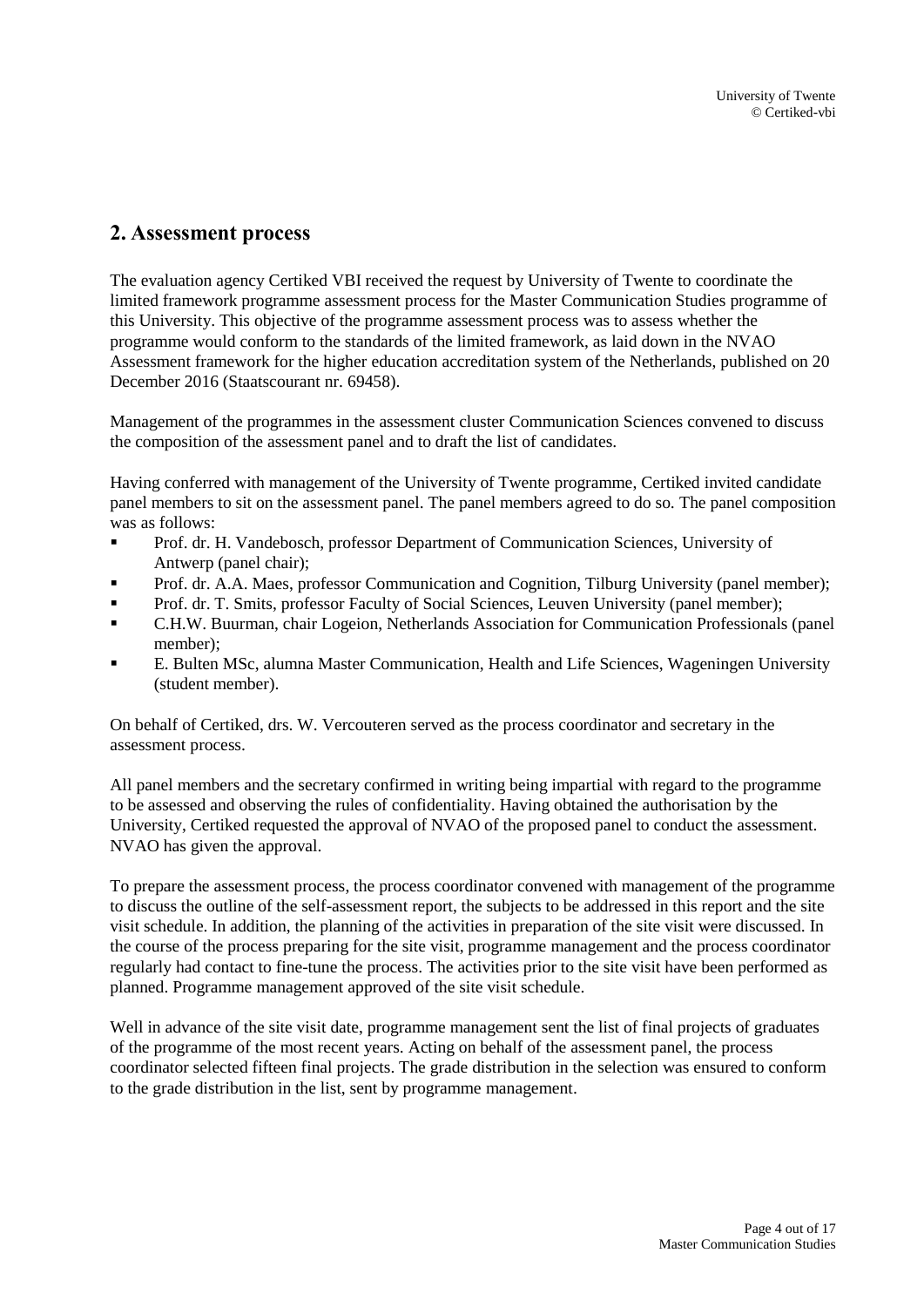The panel chair and the panel members were sent the self-assessment report of the programme, including appendices. In the self-assessment report, the student chapter was included. In addition, the expert panel members were forwarded a number of final projects of the programme graduates, these final projects being part of the selection made by the process coordinator.

A number of weeks before the site visit date, the assessment panel chair and the process coordinator met to discuss the self-assessment report provided by programme management, the procedures regarding the assessment process and the site visit schedule. In this meeting, the profile of panel chairs of NVAO was discussed as well. The panel chair was informed about the competencies, listed in the profile. Documents pertaining to a number of these competencies were presented to the panel chair. The meeting between the panel chair and the process coordinator served as the briefing for panel chairs, as meant in the NVAO profile of panel chairs.

Prior to the date of the site visit, all panel members sent in their preliminary findings, based on the selfassessment report and the final projects studied, and a number of questions to be put to the programme representatives on the day of the site visit. The panel secretary summarised this information, compiling a list of questions, which served as a starting point for the discussions with the programme representatives during the site visit.

Shortly before the site visit date, the panel met to go over the preliminary findings concerning the quality of the programme. During this preliminary meeting, the preliminary findings of the panel members, including those about the final projects were discussed. The procedures to be adopted during the site visit, including the questions to be put to the programme representatives on the basis of the list compiled, were discussed as well.

On 31 January 2019, the panel conducted the site visit on the University of Twente campus. The site visit schedule was in accordance with the schedule as planned. In a number of separate sessions, panel members were given the opportunity to meet with Faculty representatives, programme management, Examination Board representatives, lecturers and final projects examiners, and students and alumni.

Very shortly before the site visit, one of the panel members reported ill and declared to be unable to be present at the site visit of 31 January 2019 on the University of Twente campus. After internal deliberations, the panel decided to proceed with the site visit. The programme was informed about the situation and about the panel's proposition to proceed with the site visit. Being conscious of the absence of one of the panel members, programme management informed the panel to support the decision to go on with the site visit and to proceed with the assessment process as planned. The panel member concerned was absent on the day of the site visit, but did study the self-assessment report and appendices of the programme. The panel member also fully participated in the preparation of the site visit. After the site visit, the panel member studied the assessment draft report and commented on the contents of the draft report. The panel member was given the opportunity to make additional inquiries into the proceedings during the site visit.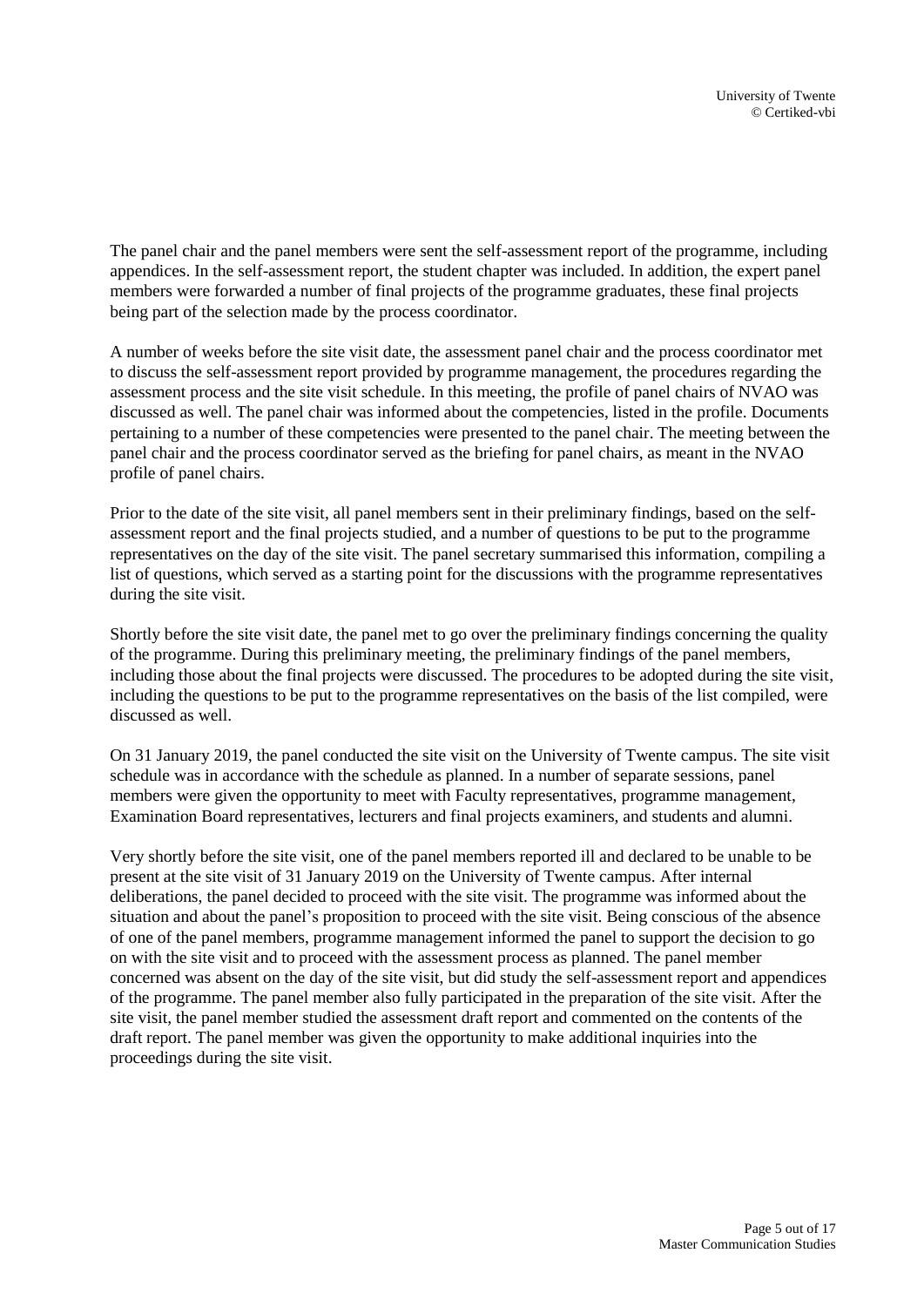In a closed session at the end of the site visit, the panel considered every one of the findings, weighed the considerations and arrived at conclusions with regard to the quality of the programme. At the end of the site visit, the panel chair presented a broad outline of the considerations and conclusions to programme representatives.

Clearly separated from the process of the programme assessment, the assessment panel members and programme representatives met to conduct the development dialogue, with the objective to discuss future developments of the programme.

The assessment draft report was finalised by the secretary, having taken into account the findings and considerations of the panel. The draft report was sent to the panel members, who studied it and made a number of changes. Thereupon, the secretary edited the final report. This report was presented to programme management to be corrected for factual inaccuracies. Programme management was given two weeks to respond. Having been corrected for these factual inaccuracies, the Certiked bureau sent the report to the University Board to accompany their request for re-accreditation of this programme.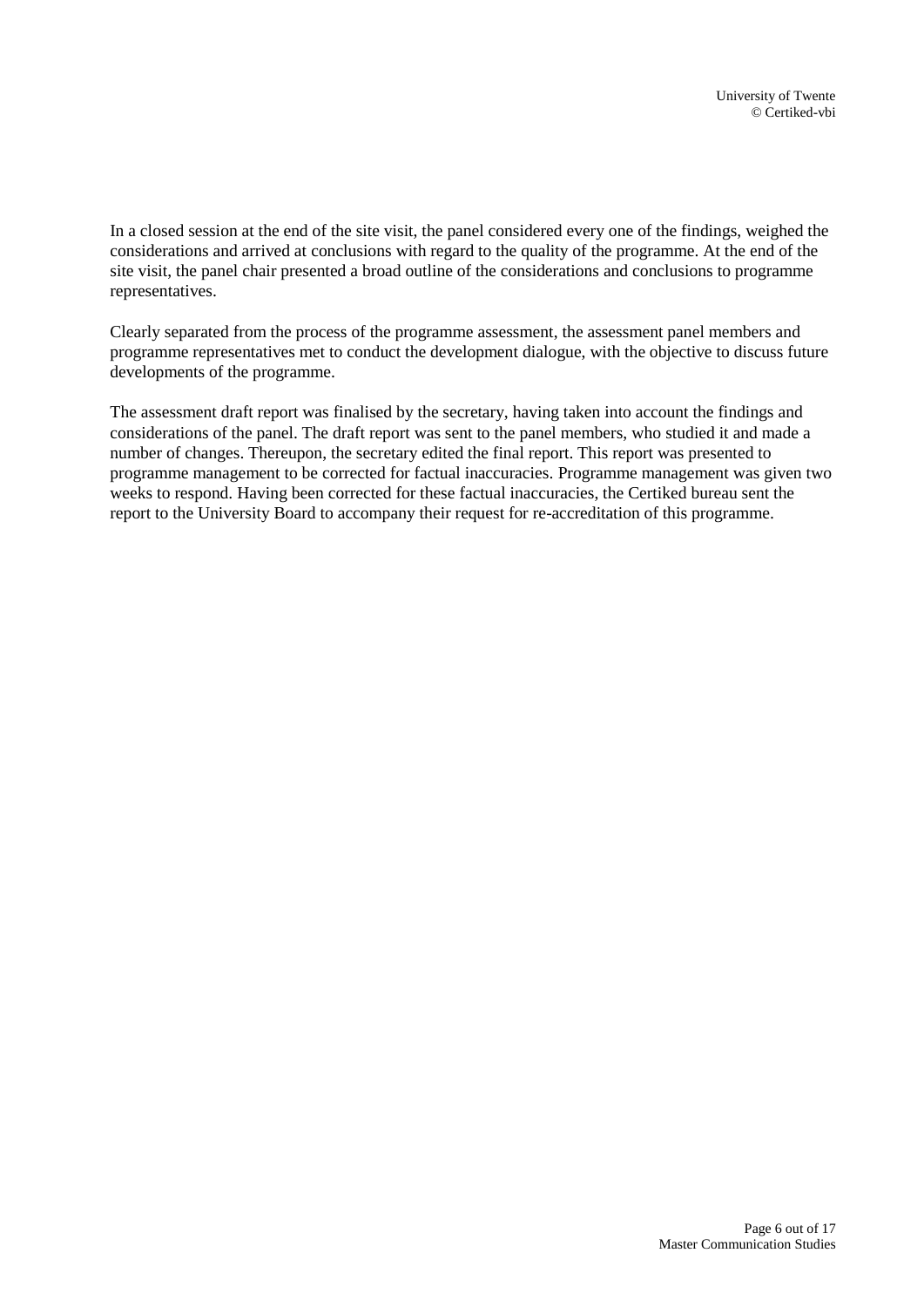# <span id="page-6-0"></span>**3. Programme administrative information**

| Name programme in CROHO: M Communication Studies |                                           |  |
|--------------------------------------------------|-------------------------------------------|--|
| Orientation, level programme:                    | Academic Master                           |  |
| Grade:                                           | <b>MSc</b>                                |  |
| Number of credits:                               | 60 EC                                     |  |
| Specialisations:                                 | Organisational Communication & Reputation |  |
|                                                  | Technology & Communication                |  |
|                                                  | Marketing Communication & Design          |  |
|                                                  | Digital Marketing Communication           |  |
| Location:                                        | Enschede                                  |  |
| Mode of study:                                   | Full-time (instruction language English)  |  |
| Registration in CROHO:                           | 21PH-60713                                |  |
| Name of institution:                             | University of Twente                      |  |
| Status of institution:                           | Government-funded University              |  |
| Institution's quality assurance:                 | Approved                                  |  |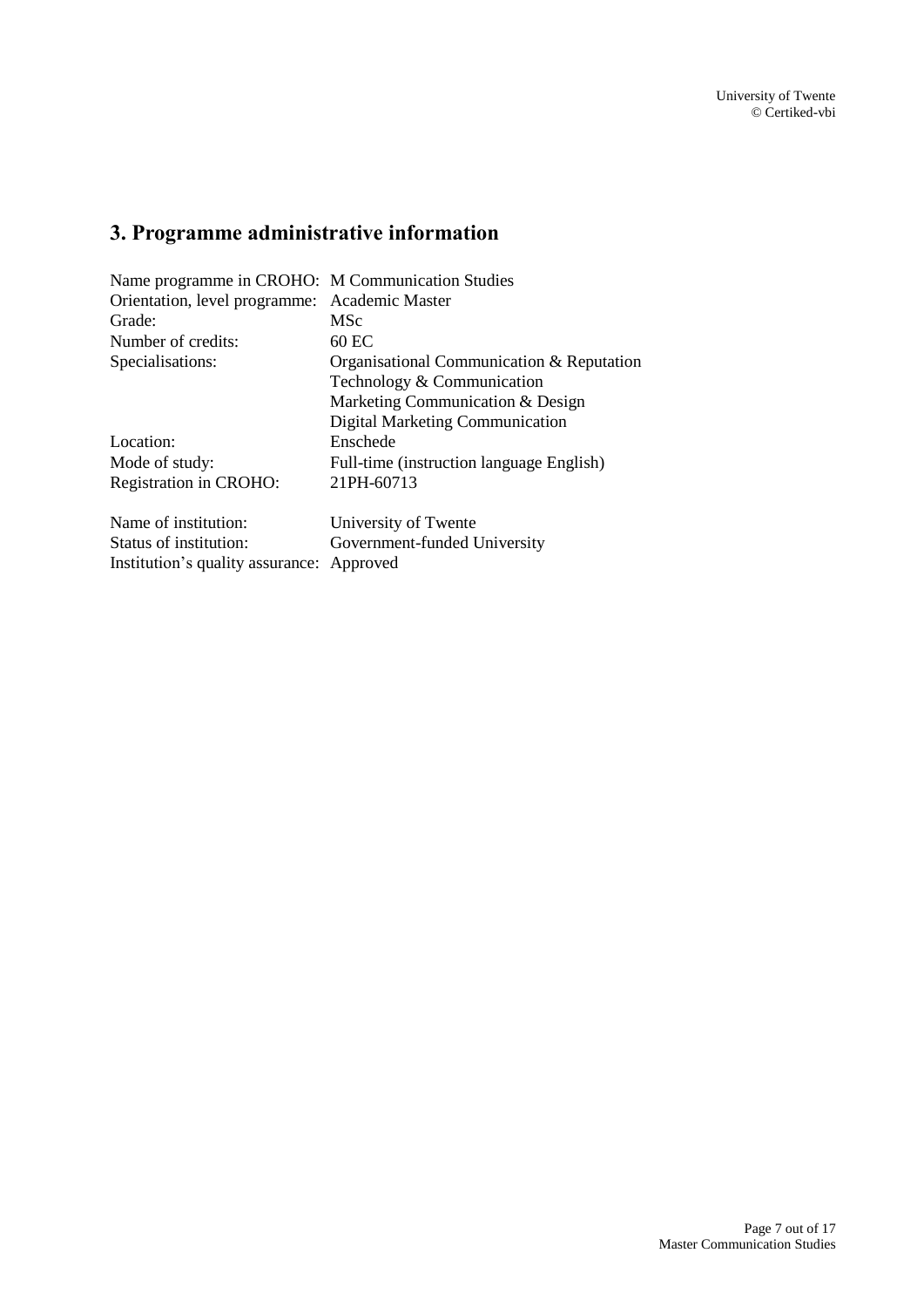## <span id="page-7-0"></span>**4. Findings, considerations and assessments per standard**

## <span id="page-7-1"></span>**4.1 Standard 1: Intended learning outcomes**

The intended learning outcomes tie in with the level and orientation of the programme; they are geared to the expectations of the professional field, the discipline, and international requirements.

### *Findings*

The Master Communication Studies programme is one of the programmes offered by the Faculty of Behavioural, Management and Social Sciences of University of Twente. The Faculty Board, chaired by the dean, has the responsibility for the quality of education and research within the Faculty. The programme director, assisted by the programme coordinator, takes care of the day-to-day management of the programme. The Programme Committee (both for bachelor and master), consisting of an equal number of lecturers and students, advises programme management on quality issues. The Examination Board Behavioral Sciences covers the B-COM programme, the M-COM program, as well as the Bachelor and Master programmes in Psychology and the Master programme in Educational Science and Technology and has the authority to ensure the quality of examinations and assessments of the programme.

The programme has the intention to request to have the name of the programme changed from Master Communication Studies to Master Communication Science, bringing the name closer to the Bachelor programme name and reflecting the programme contents more adequately.

The Master Communication Studies programme of University of Twente aims to educate academically trained communication professionals. The programme is directed towards the organisational, technological, design and digital marketing perspectives of communication science. The programme studies the effects technological developments may have on communication practice, addresses communication as factor for success of technologies, and studies (multisensory and visual) communication design. Students are educated to relate communication to organisational contexts, to understand the relation between communication and technology or design, to know the communication domain breadth and communication being woven into subject matter, to go from strategical thinking to practical implementation, and to bridge theory and practice in this domain.

The Bachelor Communication Science and the Master Communication Studies of University of Twente share the focus areas mentioned. The Master, however, addresses more complex and advanced communication phenomena, provides more specialised insights, systematically offers students multiple academic perspectives allowing students to reflect on the value and limitations of academic knowledge, and allows students to contribute to the communication science body of knowledge.

The programme offers four specialisations, being Organisational Communication & Reputation, Technology & Communication, Marketing Communication & Design, and Digital Marketing Communication. The first specialisation studies work and new working situations within organisations and the position and reputation of organisations in the outside world. The second specialisation is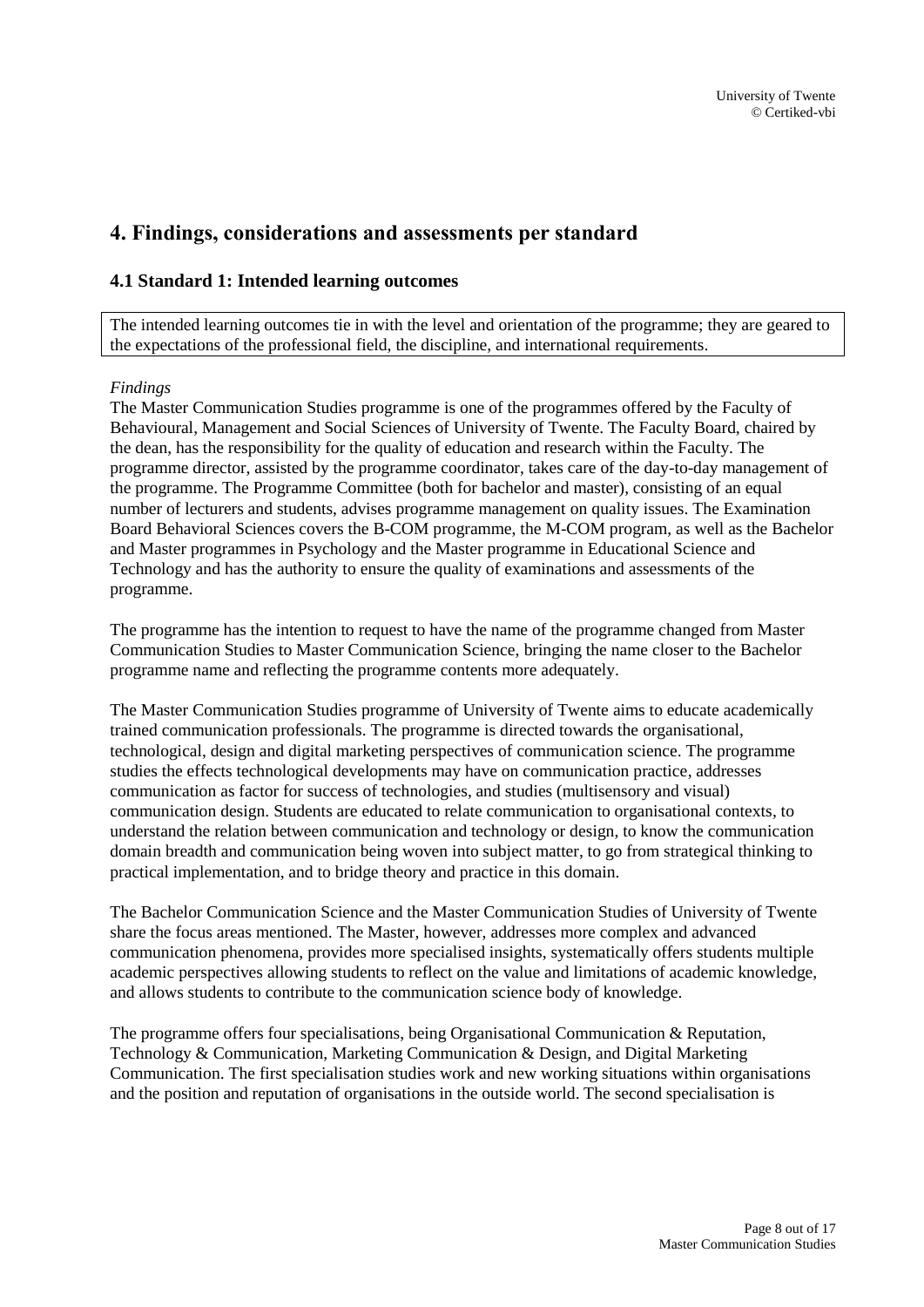concerned with the effects of technology on communication and on communication as success factor for technological innovation. The third specialisation focuses on reaching customers and on the potential of design as communication tool. The fourth and last specialisation addresses digital marketing strategies.

The programme objectives are aligned with the requirements of the Joint Disciplinary Framework for Communication Science. This framework has been drafted by the joint Communication Science programmes in the Netherlands. In this framework, the position of the discipline internationally and in the Netherlands, the joint principles of Dutch Communication Science programmes as well as the general objectives and the final attainment levels for Bachelor and Master Communication Science programmes in the Netherlands have been outlined.

The programme has been benchmarked against programmes in the Netherlands and abroad. The results of the benchmark show the programme to meet international academic standards. The programme is based upon research of researchers of international standing, lecturing in the programme. The programme may be compared to academic programmes in this domain both in Europe and in the rest of the world. The programme distinguishes itself through the organisational, technological and design perspectives within this domain, and through going beyond mediated communication.

Students are primarily prepared to enter the labour market and to find positions in the programme domain.

The objectives of the programme have been translated into the programme intended learning outcomes. These intended learning outcomes specify, as main points, to acquire in depth theoretical knowledge and understanding of communication science; to see the position of communication science in organisations, technology and design; to contribute to the body of knowledge in the specialisation chosen; advanced research competencies; advanced problem-solving competencies; advanced professional skills, such as interacting with stakeholders, understanding organisations, and planning and managing work; advanced academic skills, such as critical reflection on scientific knowledge and ethical awareness; and personal development competencies.

Programme management compared the intended learning outcomes to the Dublin descriptors for master programmes, to demonstrate these to meet master level requirements.

#### *Considerations*

The panel regards the programme objectives to be sound and relevant. The programme is clearly focused on the study of communication sciences from organisational, technological and design perspectives. In the panel's view, the study of these perspectives within this domain makes the programme profile very clear and very focused. Both for the contents and for the degree of focus, the profile is greatly appreciated by the panel. In addition, the panel welcomes the programme pursuing both academic depth and practical relevance. The panel is positive about the specialisations offered, allowing students to select subject areas of their preference.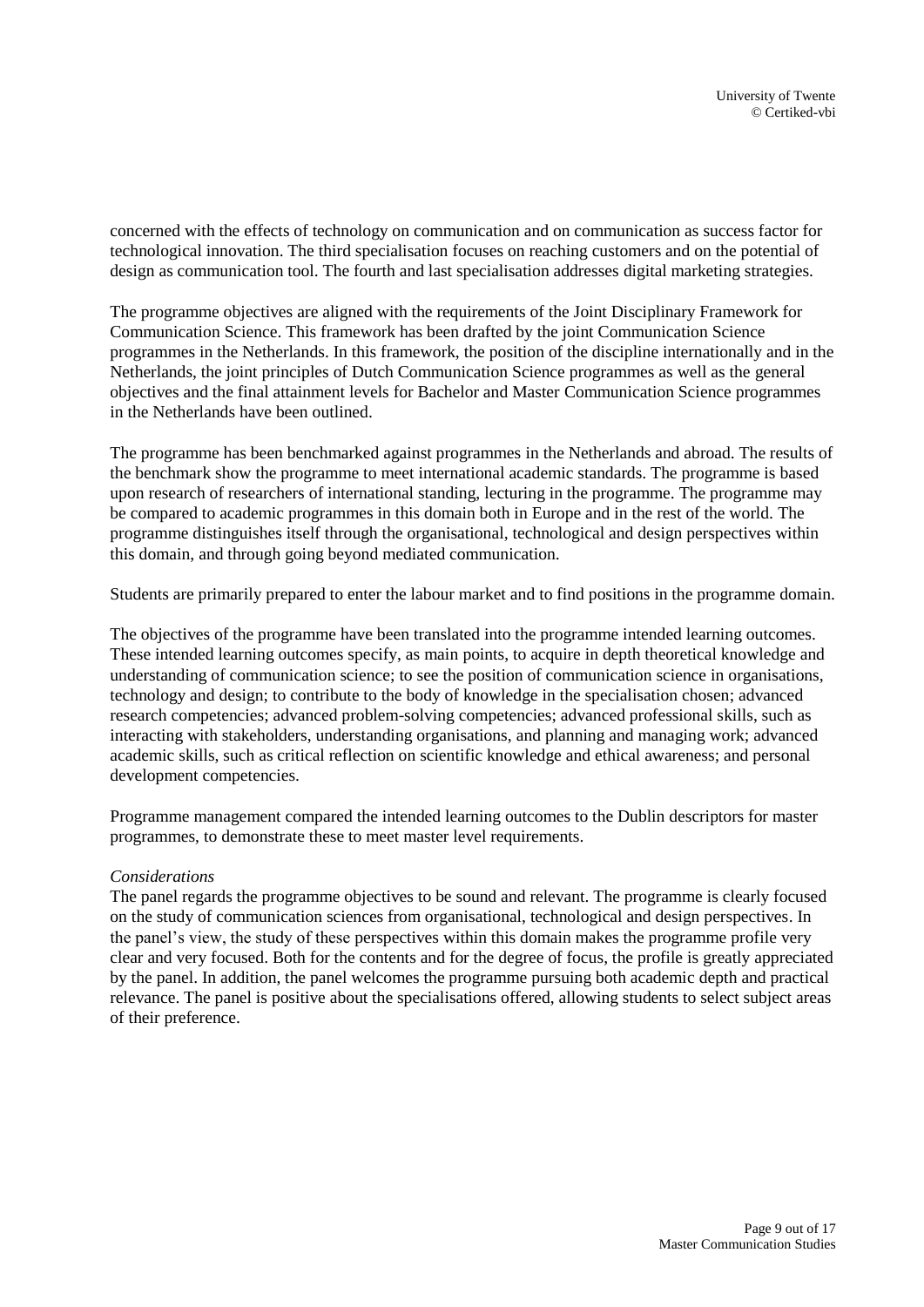The panel appreciates the Joint Disciplinary Framework for Communication Science, which has been drafted by the joint programmes in the Netherlands. The panel considers this framework to be a sound and up-to-date description of the Communication Science domain and of the attainment levels of Bachelor and Master programmes in this domain. The panel regards the objectives of this programme to be clearly aligned with this framework.

The panel endorses the request by the programme to have the name of the programme changed from Master Communication Studies to Master Communication Science.

The panel welcomes the benchmark of the programme against programmes in the Netherlands and abroad in this field, as the benchmark leads to further clarification of the programme profile.

The panel approves of the students being primarily educated to proceed to the labour market and to find positions in the programme domain.

The panel feels the clear focus of the programme and the well-defined categories in the intended learning outcomes create a very nicely structured framework, which could serve as an example for other communication science programmes. They also correspond to the programme objectives. The panel regards the intended learning outcomes to meet the master level.

#### *Assessment of this standard*

<span id="page-9-0"></span>These considerations have led the assessment panel to assess standard 1, Intended learning outcomes, to be good.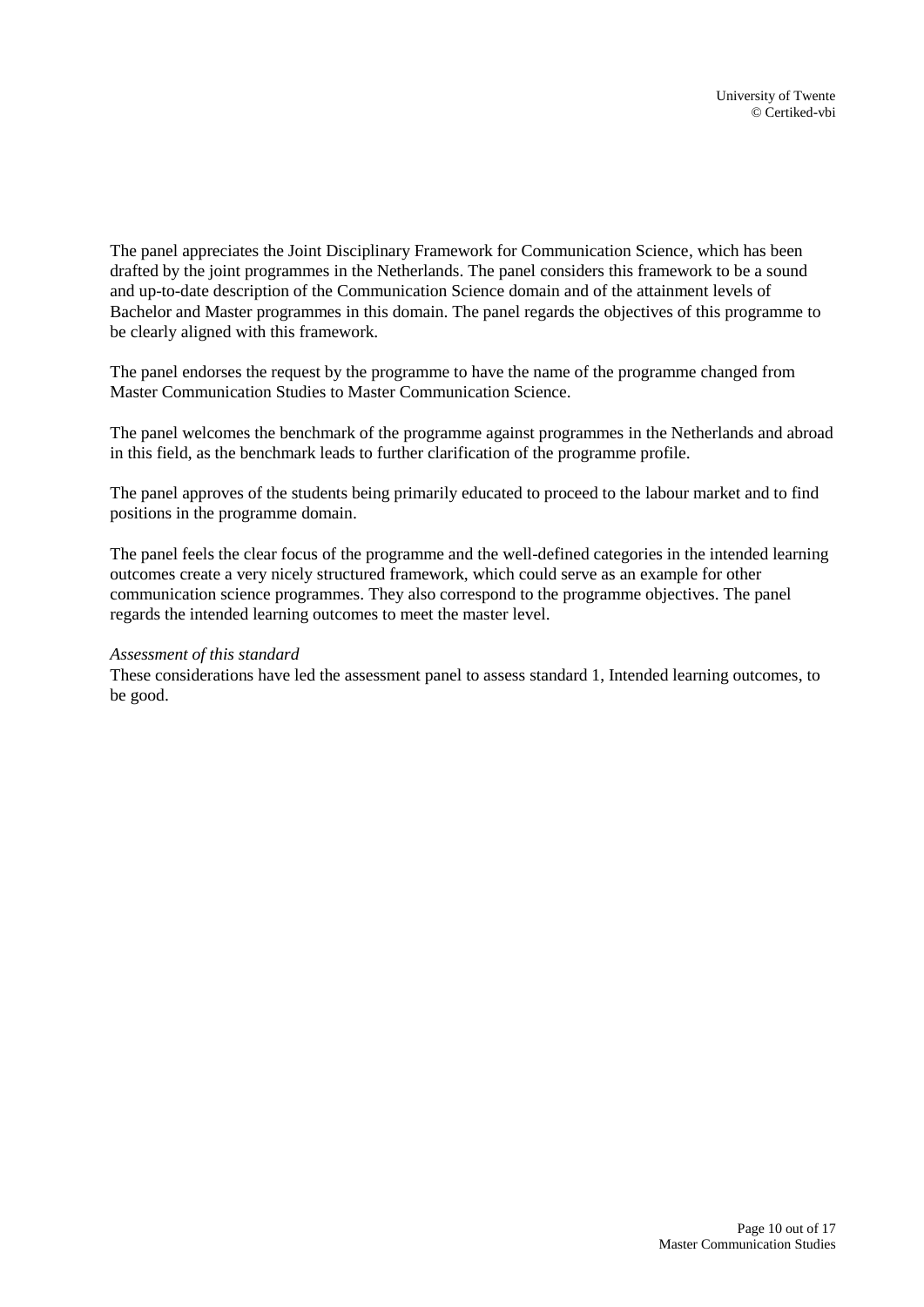### **4.2 Standard 2: Teaching-learning environment**

The curriculum, the teaching-learning environment and the quality of the teaching staff enable the incoming students to achieve the intended learning outcomes.

#### *Findings*

The student influx between 2013 and 2017 gradually decreased from about 130 incoming students in 2013 to about 70 incoming students in 2017. The programme wants to raise the intake. The proportion of foreign students is about 30 %. Nearly 50 % of the students have higher professional education (hbo) bachelor diplomas. The admission criteria for the programme are having completed Bachelor programmes in Communication Science. Students with other academic degrees or with higher professional education (hbo) bachelor diplomas should take the entire or part of the pre-master programme (30 EC). The admission committee decides on enrolment.

The curriculum has a study load of 60 EC and takes one year to complete. The programme presented a table, mapping the intended learning outcomes to the curriculum components. Before starting the curriculum, students are to select one of the four specialisations offered. The curriculum consists of three core courses, compulsory for all students. In the *Essentials in Communication Science* course (5 EC), students study and critically assess communication science theories. In the *Societal Challenges* course (5 EC), students work on current societal challenges in which communication theories provide possible solutions. In the *Research Topics* course (5 EC), they draft research proposals to fill gaps in the academic knowledge, which they have identified. In addition, students take two specialisation-specific courses (10 EC). Students are allowed to take two electives (10 EC) in their specialisation, in one of the other specialisations or they take other courses. Other courses have to be approved by the Examination Board. Students may also do internships (max. 10 EC). The Master thesis (25 EC) is the final component of the curriculum, requiring students to do an individual research project. Talented and motivated students may take part in one of the four University-wide honours programmes (15 EC).

A total number of 20 lecturers (5.4 fte) are involved in the programme. This number excludes PhD students and lecturers who participate only occasionally. With exceptions for lecturers of two elective courses, all lecturers are staff members of the Department of Communication Science of the Faculty of Behavioural, Management and Social Sciences. These lecturers are researchers in the programme domain. Research done at the Department is valued internationally. At the moment, the Faculty has 22 research departments. The coming years, they will be merged into five research programmes. About 80 % staff members have PhD degrees. About 55 % of the lecturers are BKO-certified, whereas 25 % have been exempted. Lecturers meet on a regular basis to discuss the programme. Lecturers regard the workload to be manageable. At the moment, two senior positions are vacant. The gender balance in senior positions is uneven. Students are very appreciative of the lecturers' educational capabilities and of the support they obtain from their lecturers.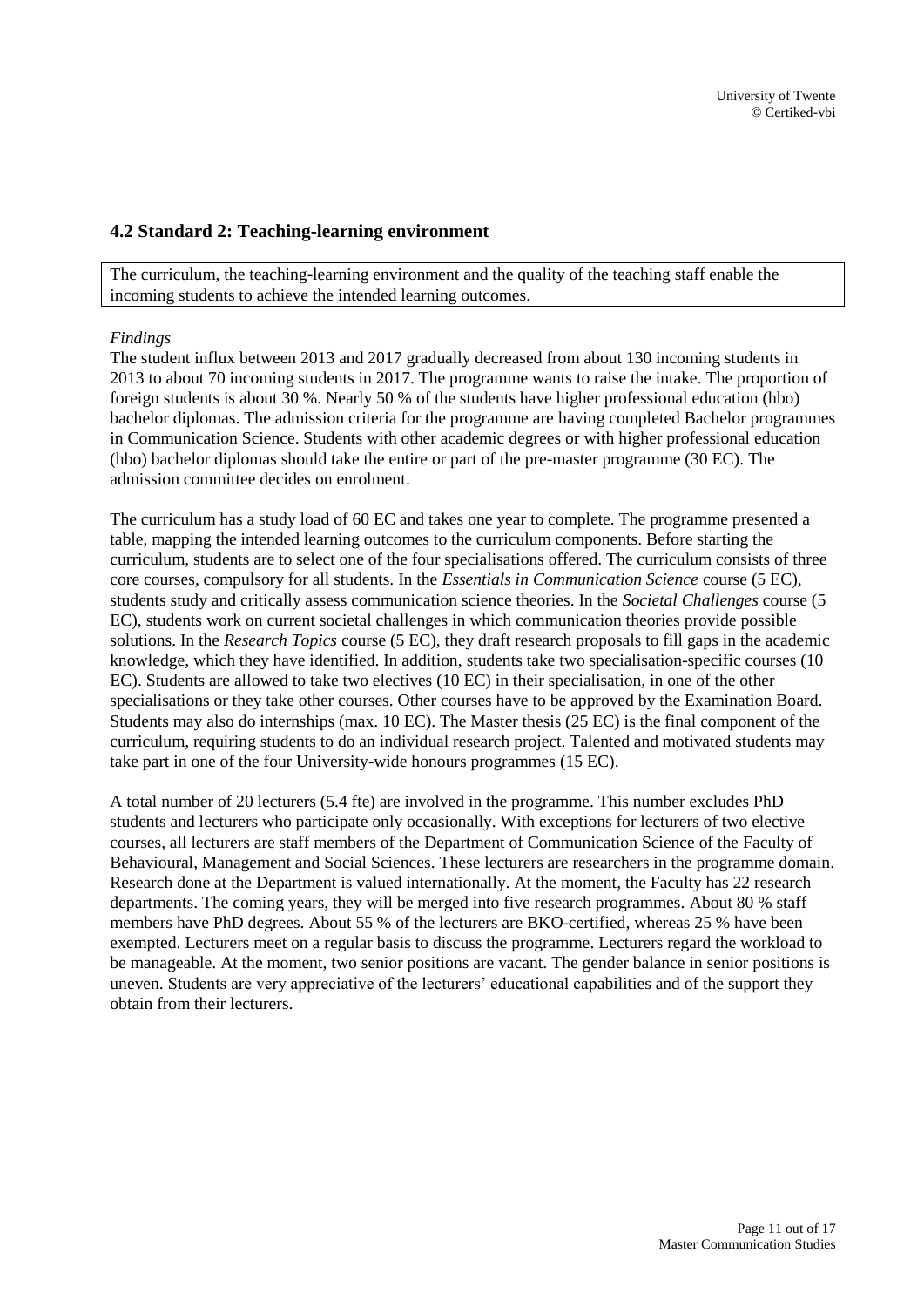The programme educational concept consists of student-driven learning and small-scale education. Student-driven learning fosters students to take their learning processes into their own hands. Students are expected to do so and learn and work effectively on their own or in groups. The students-to-staff ratio for the programme is about 31/1. The number of hours of face-to-face education is about 4 hours per week (155 hours/42 weeks). In this number of hours, 40 hours of individual guidance during the Master thesis have been included. The study methods adopted in the programme comprise lectures, tutorials, workshops and individual supervision. Tutorials provide small-scale education. Students have access to the lab facilities *DesignLab* or *BMS Lab* to acquire technology-related practical skills. The study counselling system the programme has put in place combines the open-door policy of lecturers with information provision and individual guidance by student counsellors. Student counsellors actively approach students who report disappointing results. This system is appreciated by students. Very few students drop out. The student success rates of the programme for the last three to four cohorts are on average 16 % after one year and on average 63 % after two years.

#### *Considerations*

The admission requirements and admission procedures of the programme are appropriate. The panel appreciates the pre-master programme. The panel proposes to monitor the intake numbers of the programme.

The curriculum matches the intended learning outcomes. The obligatory core courses and the specialisation-specific courses are well-aligned with the intended learning outcomes. The panel appreciates the curriculum contents. The curriculum coherence is adequately assured. The panel feels the programme succeeds in acquainting students with important, current subjects in the communication science field.

The lecturers are highly committed to the programme and programme improvement. The panel considers the lecturers to be well-qualified instructors. The panel is very positive about the expertise and research track records of the lecturers in the programme. The proportions of lecturers having PhD degrees or being BKO-certified are up to standard. The panel is also very positive about the lecturers meeting regularly to discuss the programme. The panel urges Faculty management to recruit candidates for the senior lecturers' vacancies, taking the gender balance for senior staff into account.

The programme offers student-driven and small-scale education. The study methods are varied and are aligned with the educational concept. The panel encourages the programme to transpose parts of the project-led education of the Bachelor Communication Science programme to this programme. The number of hours of face-to-face education and the students-to-staff ratio are adequate. Study guidance is up to standard. The panel is positive about the lab facilities *DesignLab* or *BMS Lab* and encourages the programme to use these facilities to the full. As the student success rates are somewhat disappointing, the panel proposes to investigate the causes.

#### *Assessment of this standard*

These considerations have led the assessment panel to assess standard 2, Teaching-learning environment, to be satisfactory.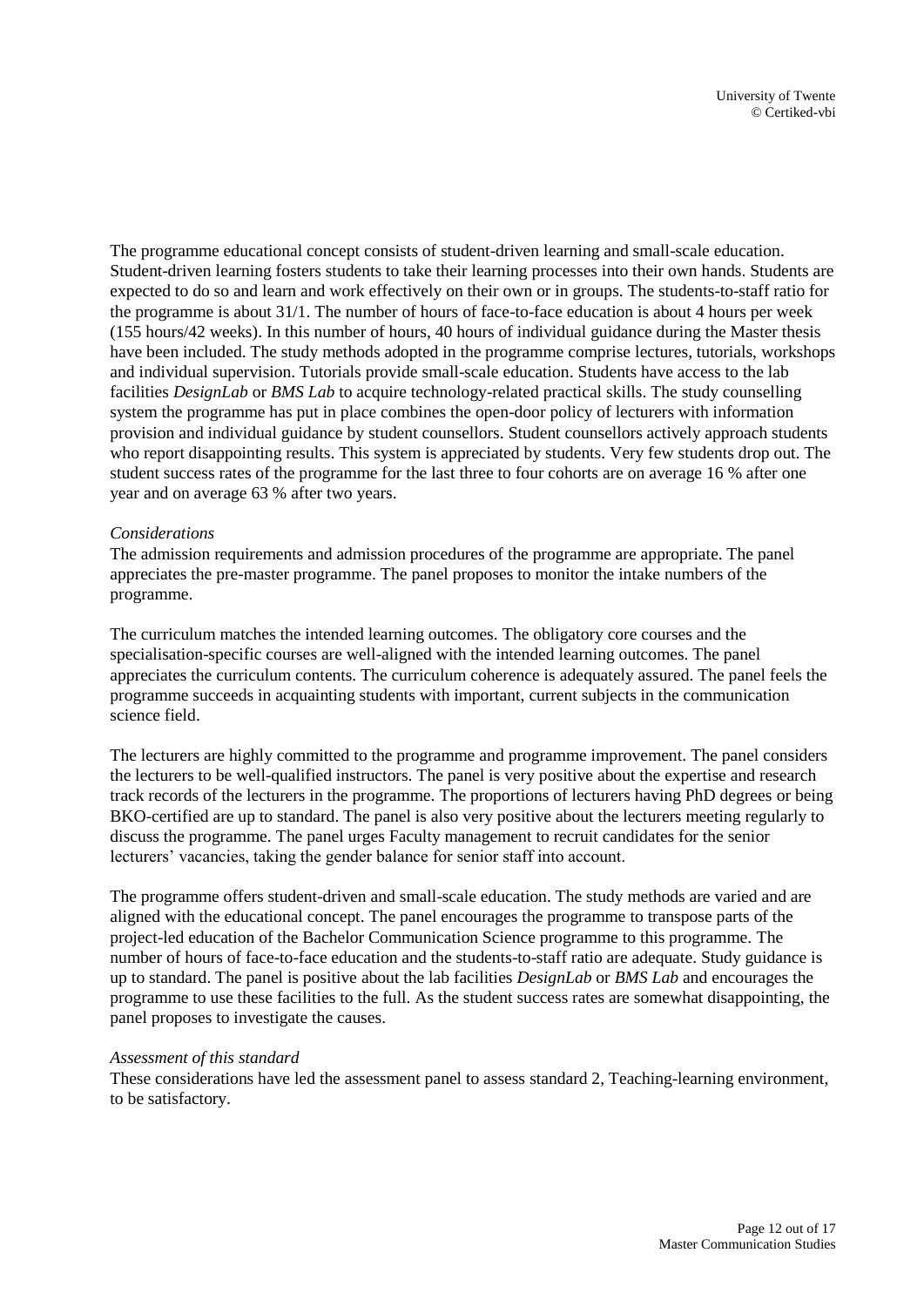## <span id="page-12-0"></span>**4.3 Standard 3: Student assessment**

The programme has an adequate system of student assessment in place.

#### *Findings*

The examination and assessment rules and regulations of the programme correspond to the Faculty of Behavioural, Management and Social Sciences guidelines and the University of Twente Framework for Student Assessment. Within the Faculty, several Examination Boards oversee and assure the examinations and assessments of programmes of the Faculty. One of these Examination Boards monitors the quality of examinations and assessments of the Bachelor Communication Science and the Master Communication Studies programmes and other programmes.

The examination methods adopted in the courses are aligned with the course goals and contents. The examination methods vary to allow for different course goals to be tested. The examination methods in the programme include written examinations (multiple-choice and/or open-ended questions), individual or group assignments or individual or group presentations. Due to the strengthening of student-driven learning, the proportion of group products within the total of examinations has risen. The programme monitors group projects to prevent free-riding. In the group products assessments, individual performances by students are taken into account and may lead to differentiated grades for group members. Not only summative assessments are scheduled, but also formative assessments. Students very regularly receive feedback from lecturers or from fellow-students.

The Master thesis is the final project of the programme. The projects are individual research projects. To start the thesis, students have to submit their research proposal. They may draft their proposal in the *Research Topics* course, preceding the Master thesis. Many students do so. Topics may correspond to questions raised by organisations in the field and may, therefore, have professional field dimensions. The programme thesis and internship coordinator assigns students to supervisors on the basis of the research proposals. Students are individually guided by their supervisor. During some of the meetings, the second grader is present. Students submit their draft thesis, which is assessed by the supervisor and the second grader. In the so-called *green light meeting*, students are given feedback on the draft thesis and the graduation date is set. The final thesis is assessed by both the supervisor and the second grader. Both use thesis assessment scoring forms. The theses are assessed on the basis of the thesis itself (75 % of the grade), the oral presentation and the oral defence at the colloquium (10 %) and the thesis process (15 %). In case of substantial disparities in the assessment of more than 1.0 point between the examiners, they meet to discuss the differences. If they do not reach an agreement, the third examiner is asked to assess the thesis and the thesis and internship coordinator will decide on the final grade. Further, a sample of 10% of all theses is screened every year. In case of substantial disparities in the original assessment and the assessment of the 2 screeners, an independent person from CELT (Centre of Expertise in Learning and Teaching) of the University of Twente will discuss the differences with the original assessors and the screeners. Conclusions of these talks are reported to the program management.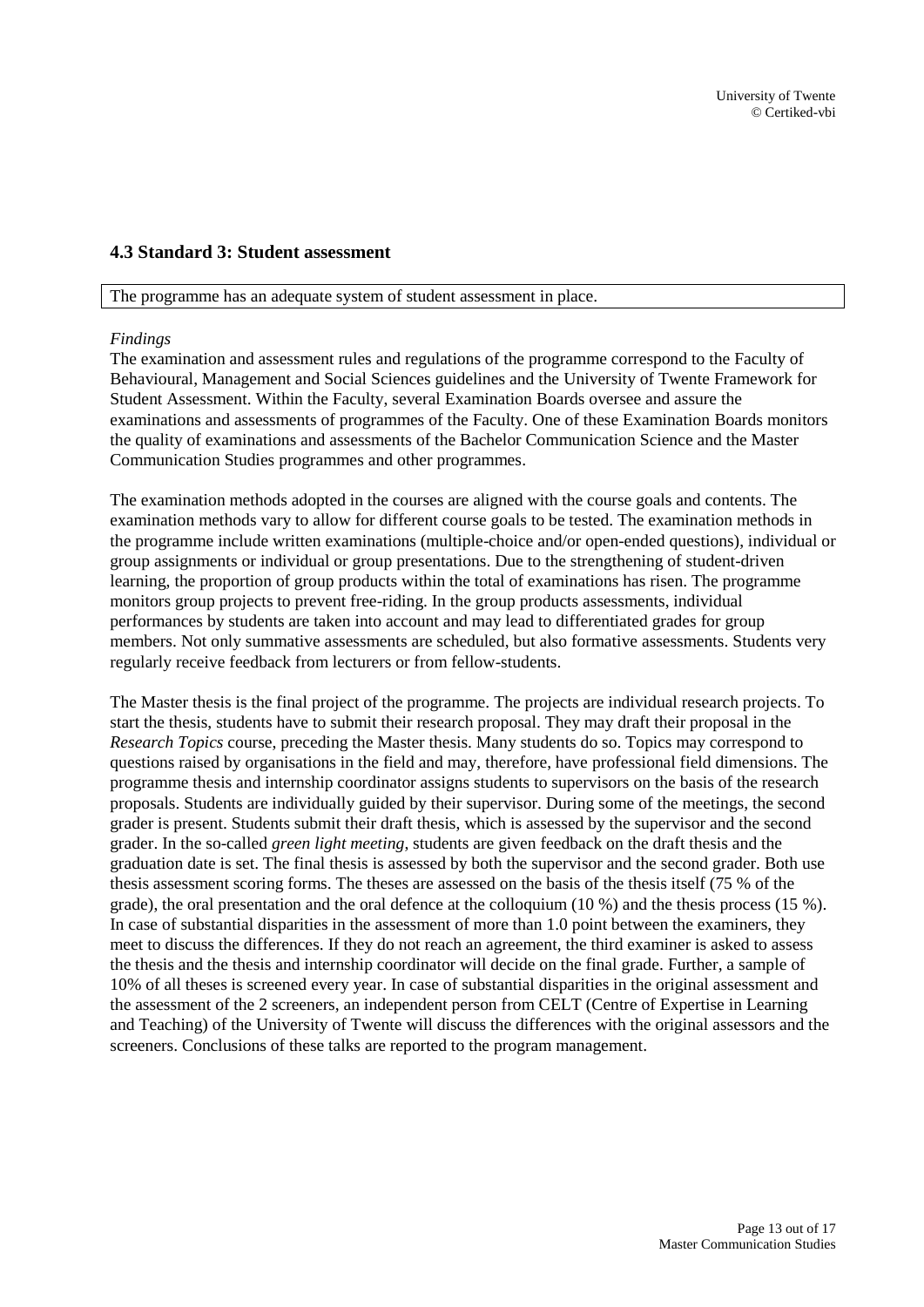Programme management and the Examination Board have taken a number of measures to promote the validity, reliability and transparency of examinations and assessments. The programme assessment plan outlines the relations of the programme intended learning outcomes, course goals and course examinations. The plan is updated yearly. The Examination Board appoints examiners, who should have PhD degrees and who should be BKO-certified. Course examinations include test specification tables or assessment forms with assessment criteria and their weights. Peer review among examiners is promoted. Regularly, assessment experts check course examinations and assessments. Students are informed about the examination formats and grading. The Examination Board reviews samples of theses. All written assignments by students are automatically checked for plagiarism. The Examination Board investigates suspicion of fraud or plagiarism and handles cases in that respect.

#### *Considerations*

The panel approves of the examinations and assessment rules and regulations of the programme, these being in line with Faculty of Behavioural, Management and Social Sciences and University of Twente assessment policies and guidelines. The Examination Board monitors the examinations and assessments appropriately.

The examination methods in the programme are consistent with the course goals and contents. The panel welcomes the range of examination methods adopted. Although the measures taken to counter free-riding may be said to be adequate, the panel advises to set the proportion of group examination products within courses at a maximum to curb free-riding effects.

The supervision and assessment processes for the Master theses are satisfactory. Students are provided with well-organised supervision. The panel approves of the assessment procedures, the theses being assessed on the basis of clear and weighted criteria. As not all of the examiners seem to be fully informed about the thesis assessment procedures, the panel proposes to support them in that sense.

The panel considers the measures ensuring the validity, reliability and transparency of examinations and assessments to be up to standard. The panel feels the programme examiners draft and assess course examinations in very organised ways, assuring the quality. Examinations and Master theses are reviewed on a regular basis.

#### *Assessment of this standard*

The considerations have led the assessment panel to assess standard 3, Student assessment, to be satisfactory.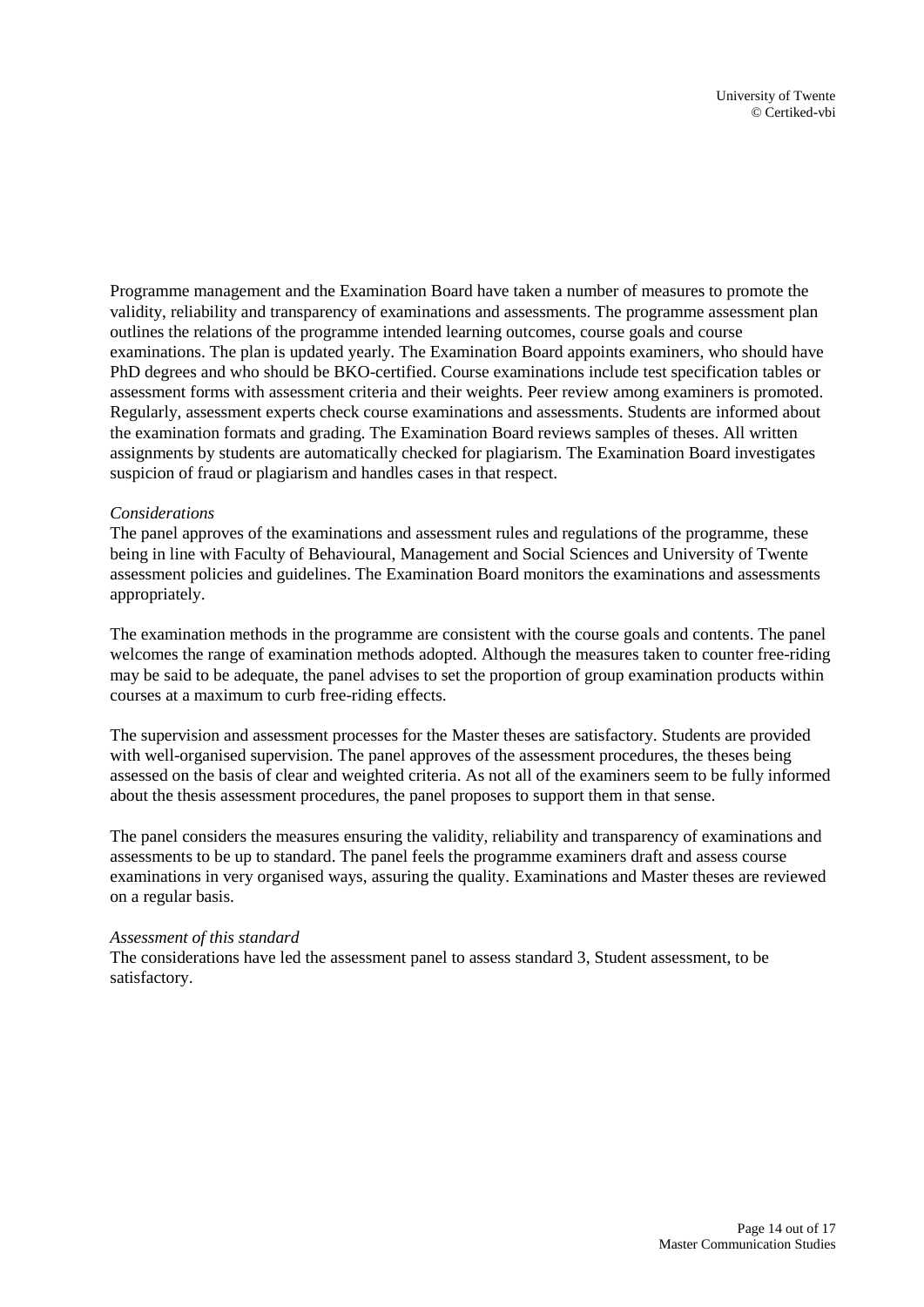## <span id="page-14-0"></span>**4.4 Standard 4: Achieved learning outcomes**

#### The programme demonstrates that the intended learning outcomes are achieved.

#### *Findings*

The final Master theses are individual research projects. In contrast to Bachelor theses, Master theses should contribute to the communication science body of knowledge. In case theses are aligned with more practical problems within organisations, the programme assures these theses are nevertheless academic research projects. Students may present the thesis in either journal article or research project formats. Although the formats are very similar, journal articles may be considered to be more research-oriented. The average grade of Master theses for the last five years is 7.6. The proportions of students graduating with distinction (*cum laude*) vary between 10 % and 18 % over the most recent five years. The panel studied the Master theses of fifteen programme graduates of the most recent years.

The programme has taken initiatives to prepare students for the professional field. In the curriculum, students are not only trained as researchers, but also as problem-solvers and organisers. Students may do internships. Guest lecturers from the professional field are involved in the programme. Recently, the programme started offering the extra-curricular *Prepare Your Future* project, consisting of a series of presentations by professionals in the field. Also, career mentoring and career training by one of the staff members is part of the project. The last years, the programme was discussed with a range of experts from the professional field. Since February 2018, the Work Field Committee provides input on professional field trends as well.

Programme graduates are prepared to enter the labour market and find positions in the programme domain. Every year, the programme surveys graduates' careers. Nearly 90 % of the graduates founds jobs within six months after graduation.

#### *Considerations*

The Master theses match the intended learning outcomes. The theses are regarded by the panel to be up to standard. The panel advises to monitor the communication science contents of the theses. The panel suggests to adopt more standardised or more strict formats for the theses, especially with regard to the abstract. The panel agrees to the grades given by the programme examiners, although for some theses the panel would have given somewhat different grades. As this is the case, the panel suggests to schedule, for instance, regular assessments by external experts.

The panel feels the programme has taken appropriate measures to acquaint students with the professional practice in the programme domain. The panel considers students completing the programme to have reached the intended learning outcomes and regards the programme to have prepared students well for the professional field in this domain.

#### *Assessment of this standard*

The considerations have led the assessment panel to assess standard 4, Achieved learning outcomes, to be satisfactory.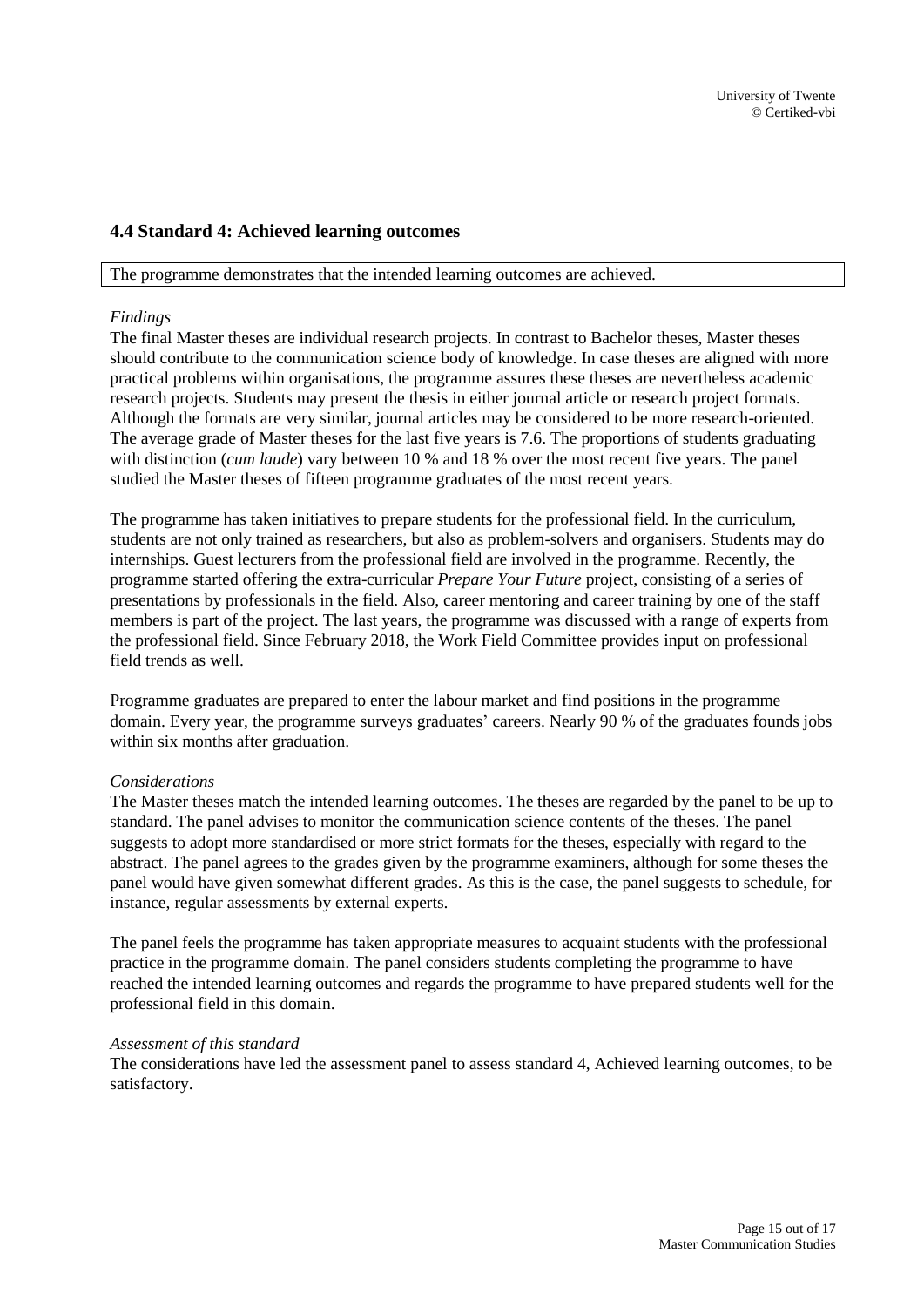# <span id="page-15-0"></span>**5. Overview of assessments**

| Standard                                  | Assessment   |
|-------------------------------------------|--------------|
| Standard 1. Intended learning outcomes    | Good         |
| Standard 2: Teaching-learning environment | Satisfactory |
| Standard 3: Student assessment            | Satisfactory |
| Standard 4: Achieved learning outcomes    | Satisfactory |
| Programme                                 | Satisfactory |